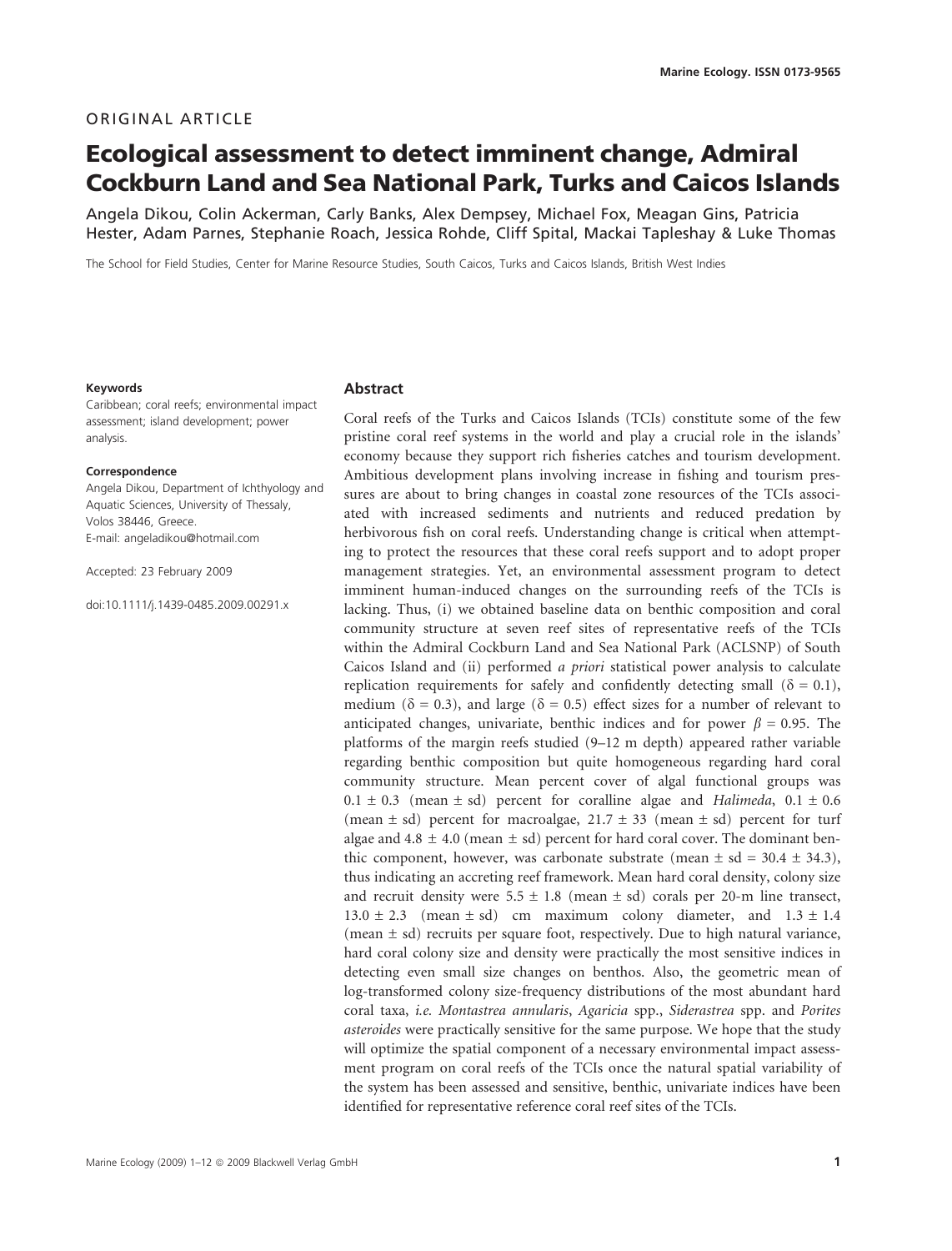## Problem

Coral reefs play a crucial role in the Turks and Caicos Islands (TCIs) economy because they support fisheries and tourism development (Anonymous 2005). In addition, they constitute some of the few pristine coral reef systems in the world within a region hard hit by (Buddemeier et al. 2003) and particularly sensitive to (Buddemeier & Fautin 2002; Hughes et al. 2003) anthropogenic effects leading to either 'top-down' (reduction in herbivory) or 'bottom-up' (increase in nutrients) induced 'phase shifts' from coral to algal reefs (Littler & Littler 1984). Furthermore, change in coastal zone resources of the TCIs is imminent due to ambitious development plans involving increase in fishing and tourism pressures (TCI Government 2004; Anonymous 2007).

Expected alterations in the ambient waters of coral reefs of the TCIs due to programmed development involve elevated levels of sediments and nutrients and decreased herbivory. Appropriate indicators of expected alterations should involve relevant structural aspects of the reef framework-building hard coral communities (Dikou & van Woesik 2006a) and functional aspects of the benthos (Littler et al. 2006). Scleractinian, or hard corals are sensitive to alterations in nutrient and sediment status (Pastorok & Bilyard 1985; Rogers 1990; Fabricius 2005) and in herbivore abundance (McManus et al. 2000; Mumby et al. 2006) of their ambient waters. Benthic composition, on the other hand, may be a more informative indicator of ecosystem health as it incorporates more organisms than studies that focus on hard coral species only (Brown & Howard 1985). Benthic composition determines the maximum level of coral recruitment (Hughes et al. 2000), especially for selfseeded reefs (Black et al. 1991; Roberts 1997), as well as the substrate available for hard corals in the competition for bare space with the faster growing algae (Bak & Engel 1979; Sammarco 1980; Miller & Hay 1998; McCook et al. 2001; Birrell et al. 2004), and therefore the capacity for growth and recovery after perturbation (Connell 1997; Miller et al. 2000; Gardner et al. 2003). The importance of analyzing the composition of benthos on coral reef systems in relation to past, present and future anthropogenic effects has been noted (Bak & Luckhurst 1980; Hughes et al. 1987). Furthermore, there have already been documented coral to algal whole reef 'phase shifts' due to anthropogenic effects such as increase in sediment load due to land clearing and subsequent runoff, dredging, and coastal construction (Sanders & Baron-Szabo 2005; Dikou & van Woesik 2006b); in nutrients load due to sewage discharge (Maragos et al. 1985); and trophic cascades associated with

overfishing of herbivorous fish and quincidental mass mortality of the grazer sea urchin Diadema antillarum (Jackson et al. 2001).

Understanding and detecting imminent change on coral reefs of the TCIs is critical when attempting to protect the resources that these ecosystems support and to adopt proper management strategies. A priori statistical power analysis is a useful tool for study design as it allows the ad-hoc selection of the most sensitive indicators and the calculation of the sample size needed to detect a biologically ⁄ ecologically ⁄ environmentally meaningful magnitude of change in context (Fairweather 1991; Morrisey 1993). Its application in environmental impact assessments, however, has been rather limited so far (e.g. Ferraro & Cole 1990), supporting a false sense of security against public and environmentally costly Type II errors (Peterman 1990a,b).

Yet, an environmental assessment program to detect imminent human-induced changes on the surrounding reefs of the TCIs is lacking. Such a program requires a sampling design that would separate impacts from natural (spatial and temporal) variability through series of sampling times 'Before' and 'After' the disturbance, at the 'Impacted' site and at multiple 'Control' (reference) sites (BACI designs, Green 1979; Underwood 1992). This design should have adequate statistical power (Fairweather 1991; Benedetti-Cecchi 2001) to detect effects that are real, biologically/ecologically/environmentally important, and relevant to future anthropogenic interventions associated with development of the TCIs. The impact is defined as a change from 'Before' to 'After' the disturbance (the temporal component of the program) in the difference between the 'Impacted' and the average of the 'Control' sites (the spatial component of the program) and is detected as the interaction between the factors space (with two levels: 'Impacted' and 'Control' conditions) and time (with two levels: 'Before' and 'After' conditions). This study aims to optimize the spatial component of an environmental impact assessment program for coral reefs of the TCIs by providing power estimates of the difference between sites in a number of relevant benthic, univariate, community descriptors, which would correspond to the main effect of 'Impacted' versus 'Control' condition in a real environmental impact assessment study. In particular, it provides: (i) 'before' impact baseline data on benthic composition and coral community structure that allow the assessment of the natural spatial variability of the system and (ii) relevant and sensitive benthic indicators based on replication requirements for confidently detecting changes of small, medium and large size, using assessments at reef sites of representative reefs of the TCIs within the Admiral Cockburn Land and Sea National Park (ACLSNP) of South Caicos Island. The procedure is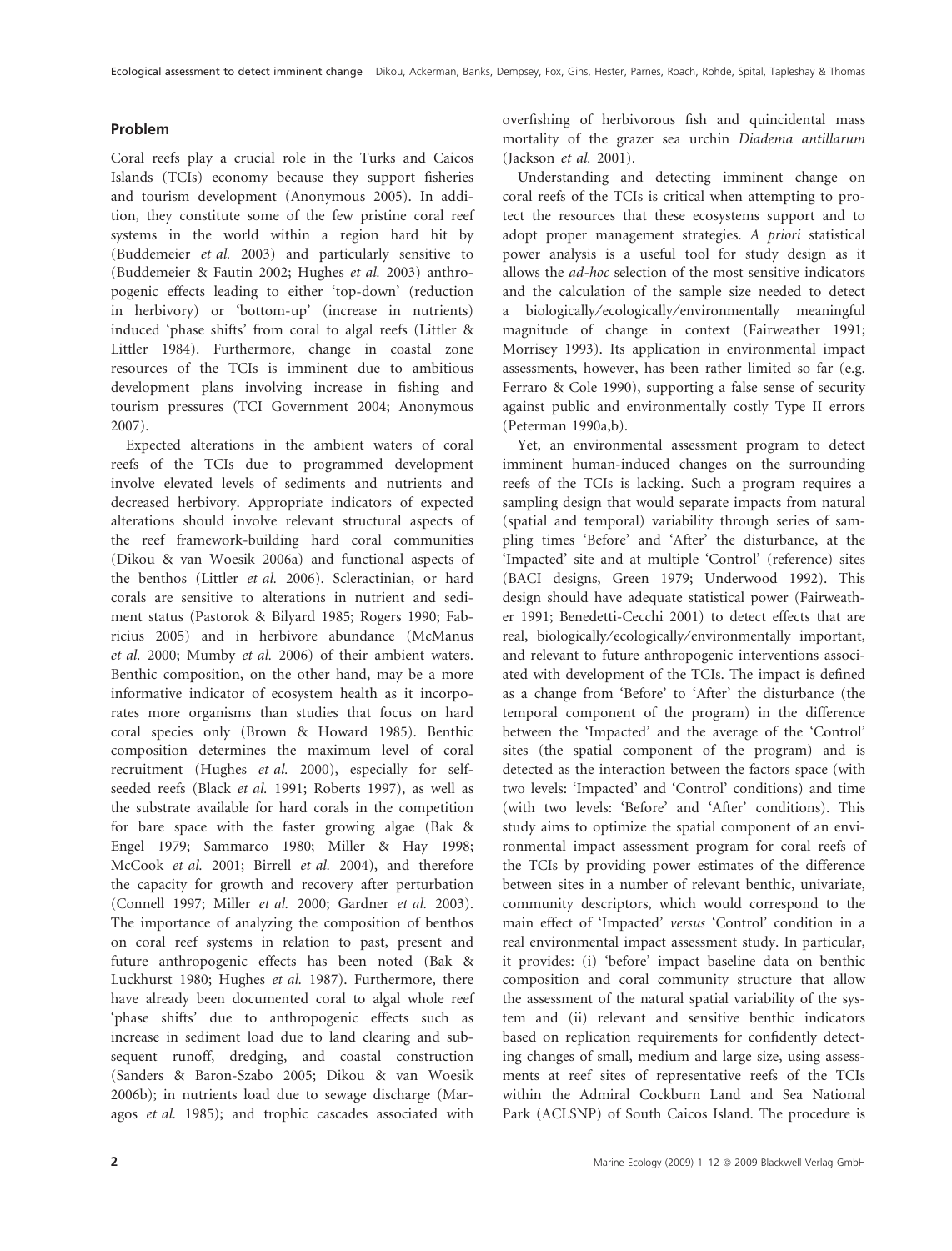readily applicable to the assessment of anthropogenic impacts on coral reefs in general.

# Material and Methods

The TCIs are located at  $21^{\circ}53'N$ ,  $71^{\circ}47'W$  in the Caribbean Sea. They consist of eight islands and roughly 40 cays situated among two banks; the Caicos and Turks Banks (Fig. 1). These islands are surrounded by over 300 km of coral reefs and, due to the generally low human population, they are considered to be in a literally pristine condition. The island of South Caicos lies on the southeastern end of the Caicos Island chain along the western edge of the Columbus or Turks Island Passage (Fig. 1). All reef sites surveyed were situated along reef flats on the outer reefs of the Caicos Bank; five reef sites were located on the southeast side of Long Cay (Maze, Troy's Dream, Warhead, Plane, Grotto) and another two were located south of East Bay (Fishbowl, Arch) (Fig. 1).

Surveys in November and December 2006 and in April and May 2007 with SCUBA provided three types of data: benthic cover, hard coral colony size, and hard coral recruits. Cover by main benthic components included live hard coral, filter feeders (sponge, soft coral and other alcyonaria, zoanthids), macroinvertebates (molluscs, echinoids), turf algae (including encrusting fleshy algae), coralline algae (and Halimeda), calcareous substrate, macroalgae, dead hard coral, coral rubble, rock, and sand. For benthic cover and hard coral colony size data we used time-efficient replicate 20-m-long line transects (Loya 1972). Transects were laid haphazardly at each reef site, parallel to the coast (Bouchon 1981) to ensure homogeneity of ecological conditions along each transect, and at depths between 9 and 12 m. At each site, 9–14 replicate transects were used depending on time and weather constraints. Data on hard coral recruits were obtained at regular intervals along each line transect using three replicate 0.09 square meter quadrats and a magnifying lens; coral recruits were defined to be <50 mm in diameter for large-size hard coral species and <20 mm for small-size species (Miller et al. 2000). All authors participated in field assessments after training by the same person (A. Dikou).

Univariate indices were extracted from the aforementioned data to describe and compare the community structure of the seven coral reef sites: percent cover of main benthic components, hard coral colony cover (percent), density (number of corals per 20-m line transect), Pielou's evenness (based on species cover,  $J'_{C}$ ) and size, (maximum diameter in centimetres) and hard coral recruit density (number of recruits per 0.09 square meter). To test for significant differences in percent live coral cover, hard coral colony density, Pielou's evenness, size, and recruit density among the seven reef sites, oneway analysis of variance (ANOVA) was employed. Data on percent live coral cover and on coral colony size



Fig. 1. Map of South Caicos showing the location of the seven study sites. Maze: 21°28'160''N, 71°33'031''W; Troy's Dream: 21°28'853''N, 71°32'157''W; Plane: 21°28'831"N, 71°31'020"W; Grotto: 21°28'876"N, 71°32'031"W, Warhead: 21°28'815''N, 71°32'236''W; Arch: 21°28'961''N, 71°32'031''W; Fishbowl: 21°29'101"N, 71°30'505"W.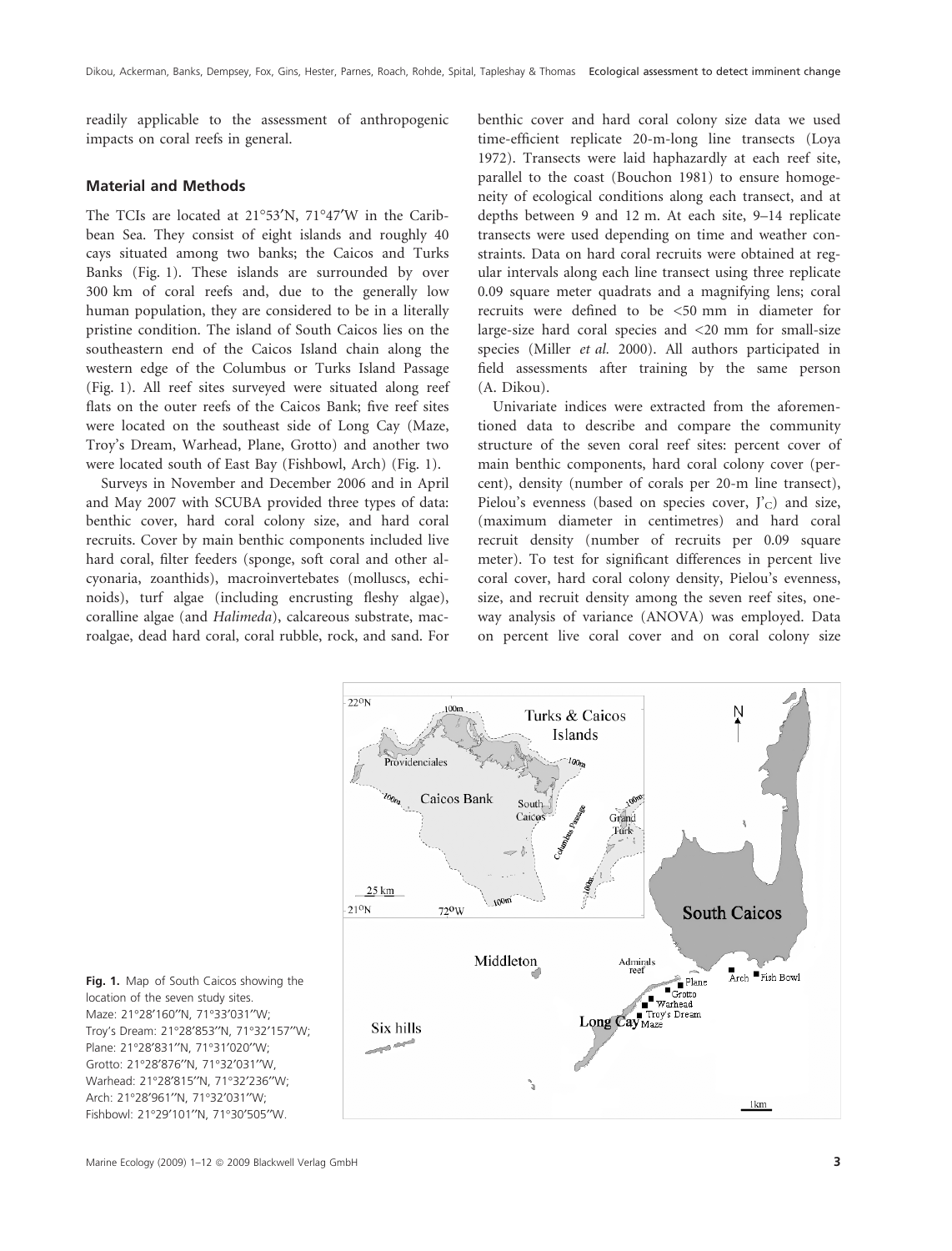needed a double square root and a logarithmic transformation, respectively, to satisfy the assumptions of normality and homogeneity of variance of ANOVA. Data on hard coral evenness and recruit density could not satisfy both assumptions and therefore its non-parametric equivalent, the Kruskal–Wallis test, was employed.

Relationships among benthic substratum components were explored using Spearman rank correlations  $(r_s)$  on means of the seven reef sites and  $(n = 7)$  and on the whole dataset  $(n = 81)$  to detect even small-size relationships. Ordination of reef sites in two dimensions reflecting their similarity ⁄ dissimilarity in their benthic composition was accomplished by employing multidimensional scaling (MDS) on an underlying triangular similarity matrix based on Bray–Curtis similarity of raw data (percent cover by different benthic components). Significant differences in mean percent cover of benthic components among reef sites were tested with a permutation procedure, the one-way analysis of similarity (ANOSIM). Clustering (based on group-average) was used to group sites into relatively homogeneous groups. MDS, ANOSIM and clustering were performed using PRIMER 5.0 (Clarke & Warwick 2001). All other statistical tests were carried out using STATISTICA 5.0.

Also, log-transformed colony size-frequency distributions (based on maximum colony diameter) of Agaricia spp., Siderastrea spp., Favia fragum, Porites asteroides and Montastrea annularis were constructed. These taxa abound in shallow waters of the studied reefs and of Caribbean reefs, in general. It is speculated that the majority of Agaricia spp. colonies were Agaricia agaricites with a small contribution of Agaricia humilis. All Siderastrea spp. colonies were either Siderastrea radians or Siderastrea siderea but in situ classification was difficult to perform. Logarithmic transformation of coral-size data produces a better view of population structure in scleractinian corals (Bak & Meesters 1998) and provides speciesand site-specific responses to alterations in environmental conditions (Meesters et al. 2001). Parameters characterizing the aforementioned distributions were the geometric mean size, skewness (describes the asymmetry around the mean), kurtosis (describes the peakedness near the central mode), the 95th percentile (an indication of the maximum colony size), standard deviation, and the probability that the sample is from a normal distribution (Sokal & Rohlf 1995).

Power represents the probability that a test will result in the correct rejection of the null hypothesis  $(H_0)$  and is thus expressed as  $1-\beta$ . Type II error is the result of accepting  $H_0$  when an impact exists. Type II error, therefore, is the failure to detect an impact, and occurs with a probability of  $\beta$  (Toft & Shea 1983; Rotenberry & Wiens 1985; Andrew & Mapstone 1987; Simberloff 1990). Power is dependent upon the level of significance  $(\alpha)$ , the sample size (n), the effect size (ES), and the inherent variability in data. The higher the power of a test, the more statistically likely it is to show an effect that actually exists (Toft & Shea 1983; Rotenberry & Wiens 1985; Osenberg et al. 1994). The number of replicates, or n, is directly related to power; as n increases, so does power. The effect size is the magnitude of change in a parameter. A system with small natural variance will require a smaller n to detect a given effect size at a certain power, and as that variance increases, so does the required number of replicates (Osenberg et al. 1994). Sample sizes necessary to detect small, medium and large effect sizes corresponding to a 10%, 30% and 50% change, respectively, were calculated for all reefs collectively. The equation described in Clarke & Green (1988) was used to estimate sample sizes for each parameter:  $n > (k + 1) + \sqrt{(k^2 + 1)}$ ;  $k = (\sigma/\delta)^2 (2 + \phi^{-1}(P))^2$ , where  $\sigma^2$  is the variance of the population,  $\delta$  is the size of the biological change and  $\phi^{-1}(P)$  is the inverse of the normal distribution function. This equation is an approximation of the sample size acceptable for  $n > 4$  (Clarke & Green 1988). The effect size (ES) was calculated for each parameter by multiplying its grand mean (mean of all seven reef sites) by  $(\delta=)$  0.1, 0.3 and 0.5 for small, medium and large effect sizes, respectively. Sample sizes were calculated for level of power equal to 0.95  $[\phi^{-1}(0.95) = 1.64]$  and for level of significance  $(\alpha)$  equal to 0.05.

# Results

Dominant benthic components were calcareous substrate, turf algae, and dead coral, while mean live coral cover ranged between  $2.3 \pm 1.19$  (mean  $\pm$  sd) and  $6.9 \pm 5.70$ (mean  $\pm$  sd) percent of benthic space (Fig. 2). Given the replication used, the relative cover of the main benthic components differed among sites, albeit to a small degree (one-way ANOSIM, Global  $R = 0.083$ ,  $P = 0.0080$ ). At 30% dissimilarity, three clusters of similar sites were formed by Warhead, Fishbowl and Arch; Maze and Troy's Dream; Plane and Grotto (Fig. 3). Percent turf algal cover correlated negatively and significantly with percent dead coral cover  $(r_s=-0.79, P = 0.0362, n = 7)$ . There was also a marginally significant negative relationship between percent calcareous substrate cover and percent sand cover  $(r_s=-0.75, P = 0.0522, n = 7)$ . Furthermore, weak, yet significant, relationships were detected among algal functional groups on the reefs studied when all replicates, and not just means of reef sites, were used. In particular, percent turf algal cover correlated negatively with percent hard coral cover  $(r_s=-0.28, P = 0.0102, n = 82)$  but positively with percent reef-building algal cover  $(r_s=0.28,$  $P = 0.0101$ ,  $n = 82$ ) and percent macroalgal cover  $(r_s=0.35, P = 0.0013, n = 82).$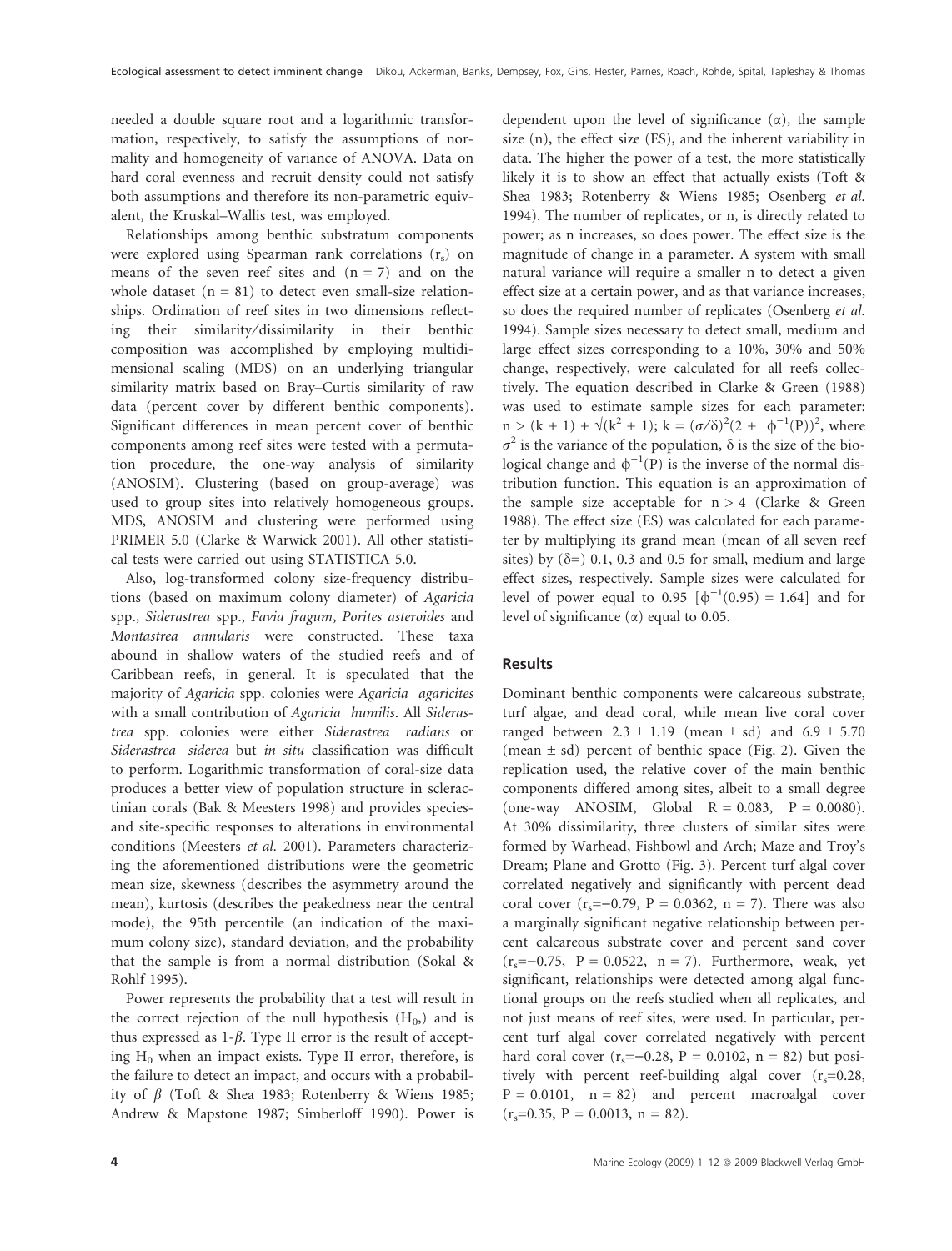Dikou, Ackerman, Banks, Dempsey, Fox, Gins, Hester, Parnes, Roach, Rohde, Spital, Tapleshay & Thomas Ecological assessment to detect imminent change



Fig. 2. Benthic partitioning at seven reef sites within the ACLSMP using 20-m line transects. HC, hard coral; DC, dead coral; CR, coral rubble; CS, calcareous substrate; S, sand; R, rubble; TA, turf algae; CoA + Hal, coralline algae + Halimeda; MA, macroalgae; FF, filter feeders; MI, macroinvertebrates.

Double square root-transformed percent of live coral cover ( $F_{6,81} = 1.2492$ ,  $P = 0.2913$ ; mean  $\pm$  sd = 4.8  $\pm$  4.0), hard coral colony density ( $F_{6,81} = 1.4659$ ,  $P = 0.2019$ ; mean  $\pm$  sd = 5.6  $\pm$  1.8), and log-transformed mean hard coral colony size ( $F_{6,81} = 1.3484$ ,  $P = 0.2469$ ; mean  $\pm$  sd =  $13.0 \pm 5.9$ ) did not differ among the seven reef sites (Fig. 4). Also, hard coral recruit density did not differ among the seven reef sites (Kruskal–Wallis  $H_{6,386}$  = 6.7320,  $P = 0.3460$  or between the two sampling seasons (Kruskal–Wallis H<sub>1,386</sub> = 0.5980, P = 0.5980; mean  $\pm$  sd =  $1.3 \pm 1.4$ ) (Fig. 4). There was no pronounced dominance (Pielou's evenness, Kruskal–Wallis  $H_{6,80} = 1.9323$ ,  $P = 0.9258$ ) of any of the scleractinian coral taxa encountered in any of the seven reef sites, and although patterns were not consistent within the seven reef sites, Agaricia spp., M. annularis, and Siderastrea spp. showed the highest relative cover as a percent of the total live hard coral cover when all reef sites were considered (Table 1).

Logarithmically transforming colony-size data of Agaricia spp., Siderastrea spp., M. annularis, F. fragum and P. asteroides greatly improved normality of frequency distributions with four of five distributions being statistically non-significantly different from a normal distribution (Table 2, Fig. 5). Favia fragum was the smallest species, with an average colony size of 1.5 cm maximum colony diameter, while M. annularis, the largest species, averaged around 17 cm maximum colony diameter. Ninety-fifth percentiles of these two species were 9 cm and 65 cm maximum colony diameter, respectively. These two species also exhibited the largest standard deviations around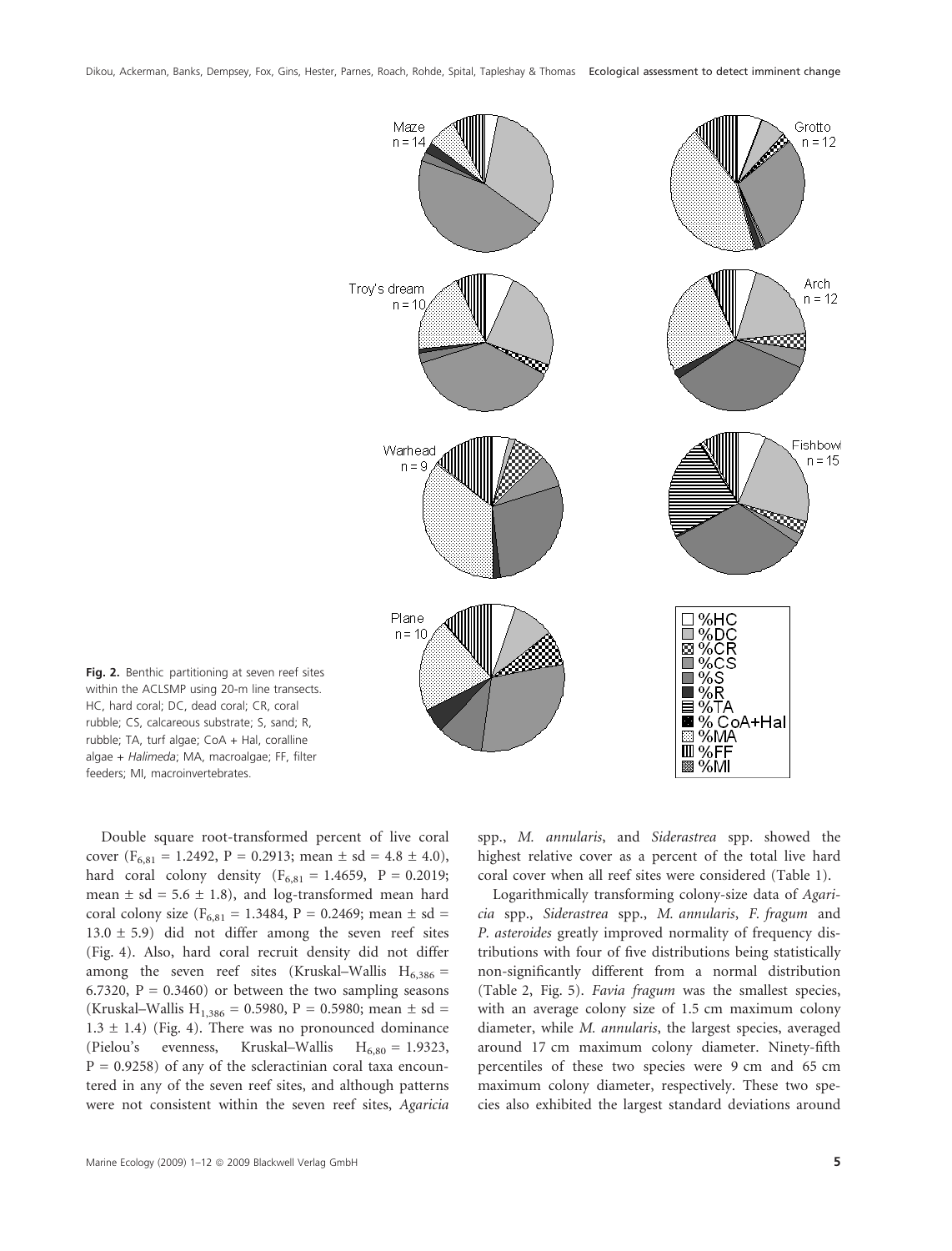

Fig. 3. (A) 2-Dimensional MDS and (B) dendogram based on Bray-Curtis dissimilarity among means of 11 benthic variables for seven reef sites within the ACLMP. M, Maze; T, Troy's dream; P, Plane; G, Grotto; W, Warhead; F, Fishbowl; A, Arch. Lines of different line patterns indicate different groups. Benthic variables and replication are presented in Fig. 2.

the geometric mean colony size (Table 2). None of the coral-size distributions examined was symmetrical around the mean, but they were negatively skewed. This indicated colony-size distributions with relatively fewer colonies in the smaller size classes and a predominance of larger colonies. Of the five distributions in the dataset, two displayed negative kurtosis and three were positive with no clear pattern.

Due to high natural variance, even the large ES specified ( $\delta = 0.5$ ) lay within the natural variation of all the specified benthic and hard coral community parameters, with the exception of hard coral colony density. Thus, a large number of replicates are required to detect even a 50% change in the mean of the selected parameters (Table 3a). We consider the medium effect size ( $\delta = 0.3$ ) specified for all parameters of great biological/ecological importance on the studied coral reefs (see Discussion). The most sensitive parameter in detecting even small effect sizes was hard coral colony size (as maximum colony diameter) followed by hard coral colony density, whilst the least sensitive parameter in detecting even large effect sizes was percent coralline algae and Halimeda



Fig. 4. Variation (mean  $\pm$  sd) in (A) percent live hard coral cover, (B) colony density, (C) colony size, (D) eveness, and (E) recruitment density in seven reef sites within the ACLMNP, 9–12 m depth. Reef sites as in Fig. 3.

cover (Table 3a). The geometric mean of log-transformed colony-size frequency distributions (based on maximum colony diameter) was a far more practically sensitive index in detecting small size effects for all hard coral taxa examined, except F. fragum, compared to skewness (Table 3b).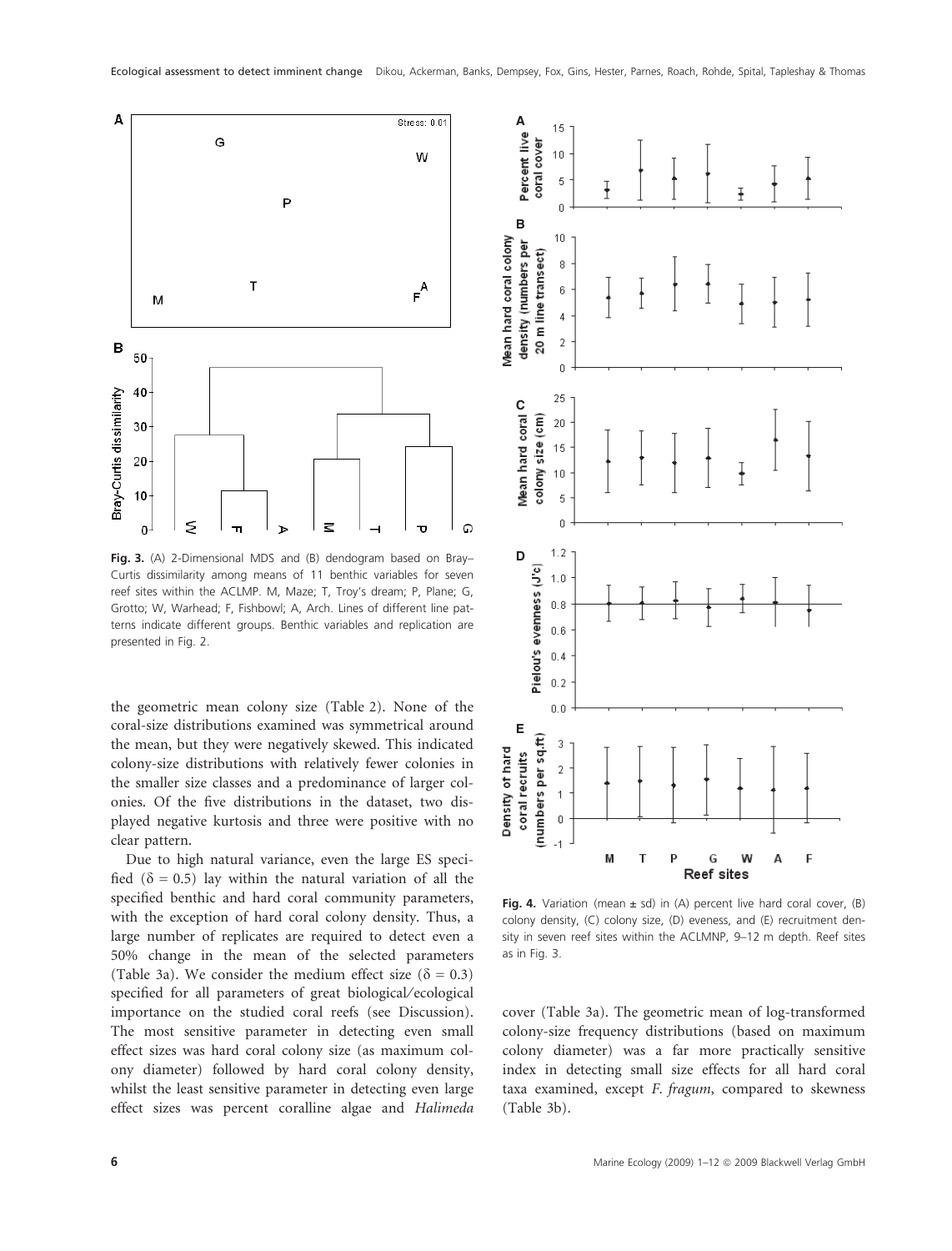|                           | Reef sites         |                            |                     |                      |                      |                    |                        |                     |  |  |
|---------------------------|--------------------|----------------------------|---------------------|----------------------|----------------------|--------------------|------------------------|---------------------|--|--|
| Hard coral species        | Maze<br>$(n = 14)$ | Troy's Dream<br>$(n = 10)$ | Plane<br>$(n = 10)$ | Grotto<br>$(n = 12)$ | Warhead<br>$(n = 9)$ | Arch<br>$(n = 12)$ | Fishbowl<br>$(n = 14)$ | Grand<br>$(n = 81)$ |  |  |
| Acropora cervicornis      |                    | $3.3 \pm 10.5$             | $0.8 \pm 2.4$       |                      |                      |                    |                        | $0.5 \pm 3.8$       |  |  |
| Agaricia spp.             | $8.9 \pm 11.3$     | $15.5 \pm 10.3$            | $18.6 \pm 18.5$     | $9.9 \pm 9.3$        | $23.0 \pm 17.2$      | $27.0 \pm 25.3$    | $18.9 \pm 20.1$        | $17.1 \pm 17.5$     |  |  |
| Colpophyllia natans       |                    | $1.5 \pm 3.1$              |                     |                      |                      | $1.1 \pm 3.9$      |                        | $0.4 \pm 1.9$       |  |  |
| Dendrogyra cylindricus    |                    |                            | $2.2 \pm 7.0$       |                      | $1.0 \pm 3.0$        | $3.1 \pm 10.8$     | $2.0 \pm 7.3$          | $1.2 \pm 5.7$       |  |  |
| Dichocoenia stokesii      | $0.5 \pm 1.9$      |                            | $3.4 \pm 8.6$       | $0.4 \pm 1.4$        | $0.6 \pm 1.8$        |                    | $1.0 \pm 2.7$          | $0.8 \pm 3.4$       |  |  |
| Diploria strigosa         | $1.9 \pm 5.1$      | $0.1 \pm 0.4$              |                     |                      |                      |                    |                        | $0.3 \pm 2.2$       |  |  |
| Diploria labyrinthiformis |                    | $3.5 \pm 5.9$              | $0.9 \pm 2.8$       | $1.6 \pm 4.5$        |                      |                    |                        | $0.8 \pm 3.0$       |  |  |
| Diploria stokesii         | $10.7 \pm 17.6$    | $0.7 \pm 2.1$              | $0.4 \pm 1.1$       | $0.3 \pm 1.0$        | $7.9 \pm 16.1$       | $2.9 \pm 7.7$      | $2.9 \pm 6.1$          | $3.8 \pm 10.3$      |  |  |
| Eusmilia fastigiata       |                    |                            | $1.7 \pm 4.6$       | $1.1 \pm 2.1$        |                      | $2.0 \pm 4.6$      |                        | $0.7 \pm 2.6$       |  |  |
| Favia fragum              | $1.1 \pm 2.6$      | $1.9 \pm 3.2$              | $7.9 \pm 12.6$      | $5.8 \pm 6.9$        | $1.5 \pm 1.9$        | $2.7 \pm 5.7$      | $3.2 \pm 5.8$          | $3.4 \pm 6.5$       |  |  |
| Isophyllastrea rigida     | $3.1 \pm 5.9$      |                            | $2.5 \pm 4.5$       | $1.2 \pm 4.2$        | $1.2 \pm 3.6$        |                    |                        | $1.1 \pm 3.6$       |  |  |
| Madracis mirabilis        |                    |                            |                     | $1.9 \pm 4.5$        |                      | $6.5 \pm 22.5$     | $2.3 \pm 8.6$          | $1.6 \pm 9.4$       |  |  |
| Manicina areolata         | $0.6 \pm 2.4$      |                            |                     |                      |                      |                    |                        | $0.1 \pm 1.0$       |  |  |
| Meandrina meandrites      |                    |                            | $0.6 \pm 1.2$       | $3.4 \pm 6.6$        | $12.2 \pm 16.4$      |                    | $0.5 \pm 1.9$          | $2.0 \pm 6.9$       |  |  |
| Millepora alcicornis      | $0.2 \pm 0.2$      | $0.2 \pm 0.3$              | $0.1 \pm 0.3$       | $0.1 \pm 0.3$        | $0.2 \pm 0.3$        | $0.1 \pm 0.2$      | $0.2 \pm 0.4$          | $0.2 \pm 0.3$       |  |  |
| Millepora complanata      | $1.4 \pm 5.3$      |                            |                     |                      |                      | $0.3 \pm 1.2$      |                        | $0.3 \pm 2.2$       |  |  |
| Montastrea annularis      | $16.6 \pm 22.3$    | $31.7 \pm 28.1$            | $16.3 \pm 14.7$     | $14.1 \pm 18.7$      | $4.9 \pm 14.2$       | $14.5 \pm 17.6$    | $18.5 \pm 21.0$        | $6.8 \pm 20.6$      |  |  |
| Montastrea cavernosa      |                    | $3.6 \pm 6.1$              | $3.8 \pm 5.3$       | $9.1 \pm 15.6$       | $7.1 \pm 12.0$       |                    | $0.4 \pm 1.7$          | $0.5 \pm 3.8$       |  |  |
| Porites astreoides        | $24.3 \pm 22.4$    | $5.3 \pm 6.3$              | $14.1 \pm 13.5$     | $10.3 \pm 11.3$      | $7.0 \pm 12.1$       | $9.9 \pm 8.9$      | $7.7 \pm 7.8$          | $11.7 \pm 14.1$     |  |  |
| Porites porites           | $4.2 \pm 9.3$      | $5.2 \pm 8.4$              | $10.3 \pm 24.9$     | $8.3 \pm 11.8$       | $11.1 \pm 11.4$      | $0.9 \pm 3.2$      | $8.4 \pm 11.3$         | $6.7 \pm 12.5$      |  |  |
| Siderastrea spp.          | $8.9 \pm 9.7$      | $18.6 \pm 16.9$            | $10.4 \pm 11.0$     | $28.9 \pm 21.4$      | $16.6 \pm 26.9$      | $15.2 \pm 18.0$    | $15.3 \pm 21.9$        | $16.1 \pm 18.9$     |  |  |
| Stephanocoenia michilini  | $2.3 \pm 7.3$      | $5.0 \pm 8.5$              | $5.0 \pm 6.7$       | $1.1 \pm 3.0$        |                      | $2.5 \pm 8.7$      | $4.0 \pm 9.6$          | $2.9 \pm 7.2$       |  |  |

Table 1. Relative hard coral cover (mean ± sd) as percent of the total live coral cover at seven reef sites within the ACLSMP, 9-12 m depth, n = sample size.

Table 2. Distribution parameters of logarithmically transformed colony size (maximum diameter) data for five taxa of hard corals from seven reef sites within the ACLSMP.

| Hard coral species   | u               | SD   | $q_1 (\pm 5E)$           | $q_2 (\pm 5E)$           | 95%  | $P_{norm}$ |     |
|----------------------|-----------------|------|--------------------------|--------------------------|------|------------|-----|
| Agaricia spp.        | $2.1 \pm 0.11$  | 0.71 | $-0.0573 \ (\pm 0.1919)$ | $-0.4850 \ (\pm 0.3815)$ | 3.47 | 0.0740     | 160 |
| Montastrea annularis | $2.8 \pm 0.15$  | 0.95 | $-0.6539 \ (\pm 0.2000)$ | $0.3584 \ (\pm 0.3975)$  | 4.17 | 0.2000     | 147 |
| Favia fragum         | $0.58 \pm 0.30$ | 1.32 | $-2.6433 \ (\pm 0.2774)$ | $7.6573 (\pm 0.5482)$    | 2.08 | 0.0100     | 75  |
| Porites astreoides   | $0.84 \pm 1.69$ | 0.30 | $-0.7960 \ (\pm 0.2315)$ | $3.0143 \ (\pm 0.4590)$  | 1.26 | 0.2000     | 109 |
| Siderastrea spp.     | $0.93 \pm 0.07$ | 0.39 | $-0.1304 \ (\pm 0.2101)$ | $-0.0696 \ (\pm 0.4171)$ | 1.60 | 0.2000     | 133 |

 $\mu$  = geometric mean size (cm);  $g_1$  = skewness (± SE);  $g_2$  = kurtosis (± SE); 95% = 95th percentile;  $P_{\text{norm}}$  = probability that data follow a normal distribution (Kolmogorov–Smirnov test using Lilliefors adjusted probability); n = total number of colonies measured.

## Discussion

The platforms of the margin reefs of South Caicos studied appeared quite homogeneous regarding hard coral community structure but rather variable regarding benthic composition, even when this was portioned into living (mean  $\pm$  sd = 35.0  $\pm$  29.8) and non-living components (mean  $\pm$  sd = 65.0  $\pm$  29.8). Benthic partition is in accordance with descriptions of comparable sites at the TCIs (Sullivan et al. 1994; Riegl et al. 1999) and in the broader Caribbean three decades ago (Bak & Luckhurst 1980) but is in sharp contrast to more recent studies in the same region documenting the dominance of benthos by macroalgae (Andres & Witman 1995; Chiappone et al. 1997). According to the relative dominance paradigm of Littler & Littler (1984), Littler et al. (2006), reef-building corals would be dominant over reef-building (coralline and encrusting algae including Halimeda) and palatable algae (turf and macro algae) in a high herbivory but low nutrient environment. Although mean turf algal cover (mean  $\pm$  sd = 21.7  $\pm$  33.0) was the highest among the four algal functional groups on the reef sites studied, the dominant benthic component was carbonate substrate, thus indicating an accreting reef framework. Despite the lack of urchins on these reef flats (only one specimen was recorded under the total of 82, 20-m line transects and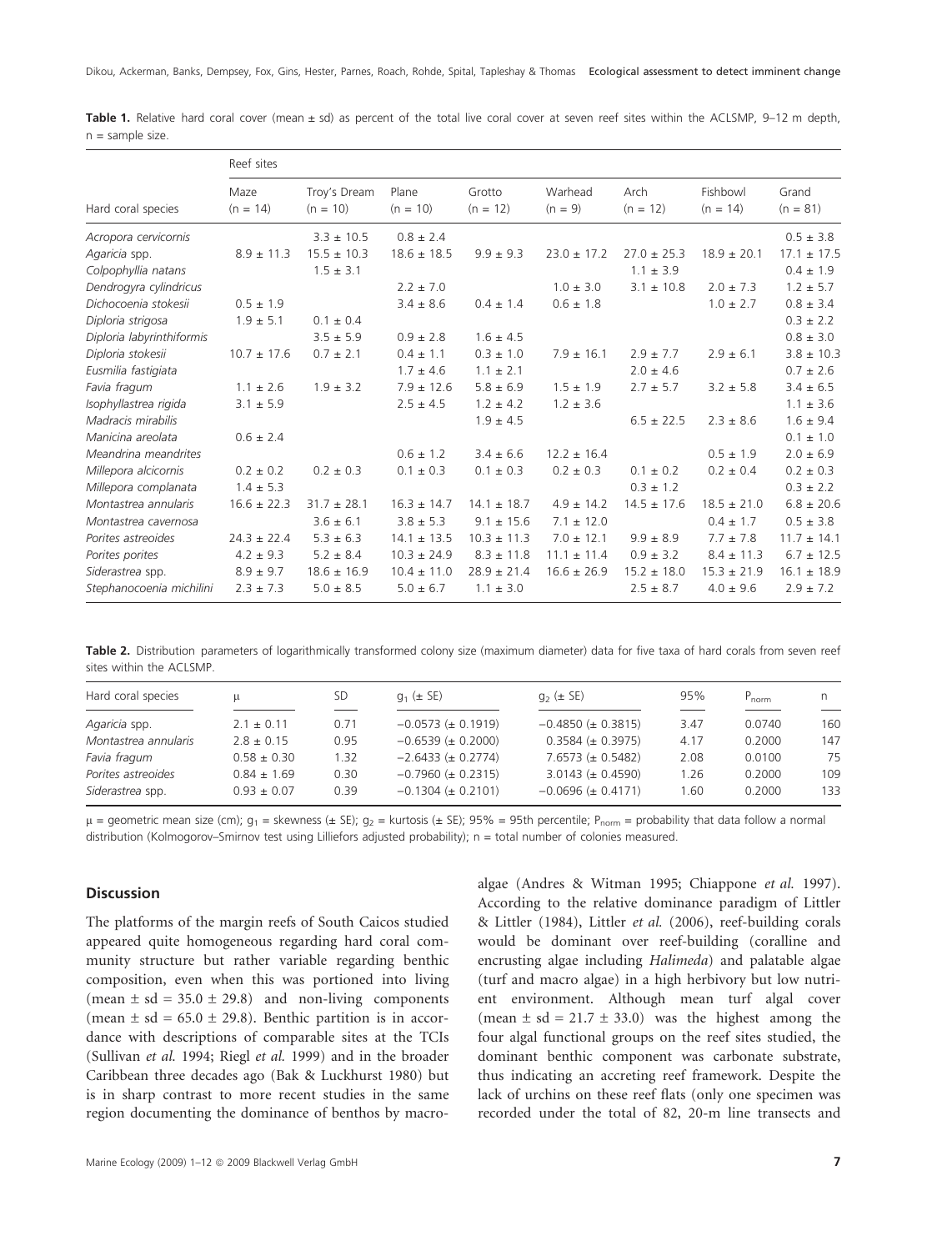

Fig. 5. Size-frequency distributions (based on maximum colony diameter) of measured hard coral colonies with overlaid normal distributions for five taxa and seven reef sites within the ACLSMP.

only a handful were observed inside crevices adjacent to the line transects), herbivorous, large-size fish apparently abound in ambient waters (Hoshino et al. 1999) because local fisheries are still largely based on the gasteropod Strombus gigas and the spiny lobster Panulirus argus (Rudd 2003). Numerous Diadema antillarum, as well as other urchin species, however, are found on shallower reefs around South Caicos (J. Rohde, personal observations). On these relatively pristine Caribbean reefs, a weak negative relationship between turf algal cover and hard coral cover and a weak positive relationship between reef-building algal cover and macroalgal cover were detected when a large number of replicates was used  $(n = 82)$ . In the low herbivory and high nutrient environment of Jamaican fore reefs, in contrast, there was a strong, negative relationship  $(r<sub>s</sub> = -0.94, P = 0.0048, n = 6)$  between coralline and macroalgal cover (Andres & Witman 1995) with macroalgal cover averaging 79  $\pm$  2.9 (mean  $\pm$  sd) percent.

On a benthos largely dominated by carbonate substrate, at the beginning of the reef, and at relatively shallow waters (9–12 m depth), percent live coral cover was low. Percent live coral cover progressively increases towards the reef crest, after which live corals of large size dominate the benthos up to 50 m depth (A. Dikou, personal observations), similar to classic accounts of coral reef zonation (Loya 1972; Porter 1972; Bouchon 1981; Done 1982). The four most abundant hard coral species found in this study were in agreement with other studies conducted at the TCIs and the greater Caribbean (Loya 1976; Edmunds et al. 1990; Andres & Witman 1995; Riegl et al. 1999). In terms of cover, Agaricia spp. was the most abundant taxon followed by the reef-builder M. annularis, Siderastrea spp. and P. asteroids, and the small-size F. fragum was ubiquitous (73 colonies under 82, 20-m line transects). Mean recruitment rate of hard corals (mean  $\pm$  sd = 20.8  $\pm$ 22.4 recruits $m^{-2}$ ) was double than that documented using same methods and considerations at Florida Keys, FL, USA (Edmunds et al. 1998; Miller et al. 2000).

Expansion of tourism and fisheries at the TCIs in the near future is likely to induce 'bottom-up' (due to increase in sediment and nutrient loads) and 'top-down' (due to reduction in fish herbivory) alterations in reef community structure and trophic dynamics similar to other developed islands in the Caribbean (Sullivan 2004). Although increase in sediments and nutrients usually take place in concert, a recent review has highlighted that an increase in turbidity and/or sedimentation impairs mainly growth, recruitment and survival of hard corals, while an increase in nutrients impairs mainly reproduction of hard corals (Fabricius 2005). Also, hard corals' competitive inferiority over algae and filter feeders for space and light is further enhanced in reduced herbivory and/or increased nutrients environments (McManus et al. 2000; McCook et al. 2001). Thus, individual and/or synergistic effects are expected to be demonstrated, among others, through reduction in abundance of herbivorous fish in ambient waters, relative increase of palatable algal cover over reef-building algal cover (including scleractinian corals), increase in abundance of filter feeders, decrease in coral colony density, decrease in coral recruitment rates, and relative increase of sediment-resistant over sedimentintolerant hard corals along with concomitant changes in their colony-size frequency distributions. McClanahan & Obura (1997) found that genera that were more abundant under high sediment load conditions had larger mean size colonies compared with those in clearer waters, whereas genera more abundant on 'reference' reefs had smaller mean size colonies. Thus, differences in the direction and magnitude of changes in colony-size distributions of the abundant, sediment-resistant Siderastrea spp., P. asteroides and Agaricia spp. (Loya 1976; Cortes & Risk 1985) compared to that of the sediment-intolerant but nutrientsbenefiting M. annularis (Loya 1976; Tomascik & Sander 1985) are expected. Meesters et al. (2001) evaluated the sensitivity of the log-transformed colony size-frequency distributions (based on colony aerial cover in square centimetres) of 13 hard coral species as indicators of heavy coastal urbanization on fringing reefs of Curaçao, Netherland Antilles, by comparing degraded reefs to upstream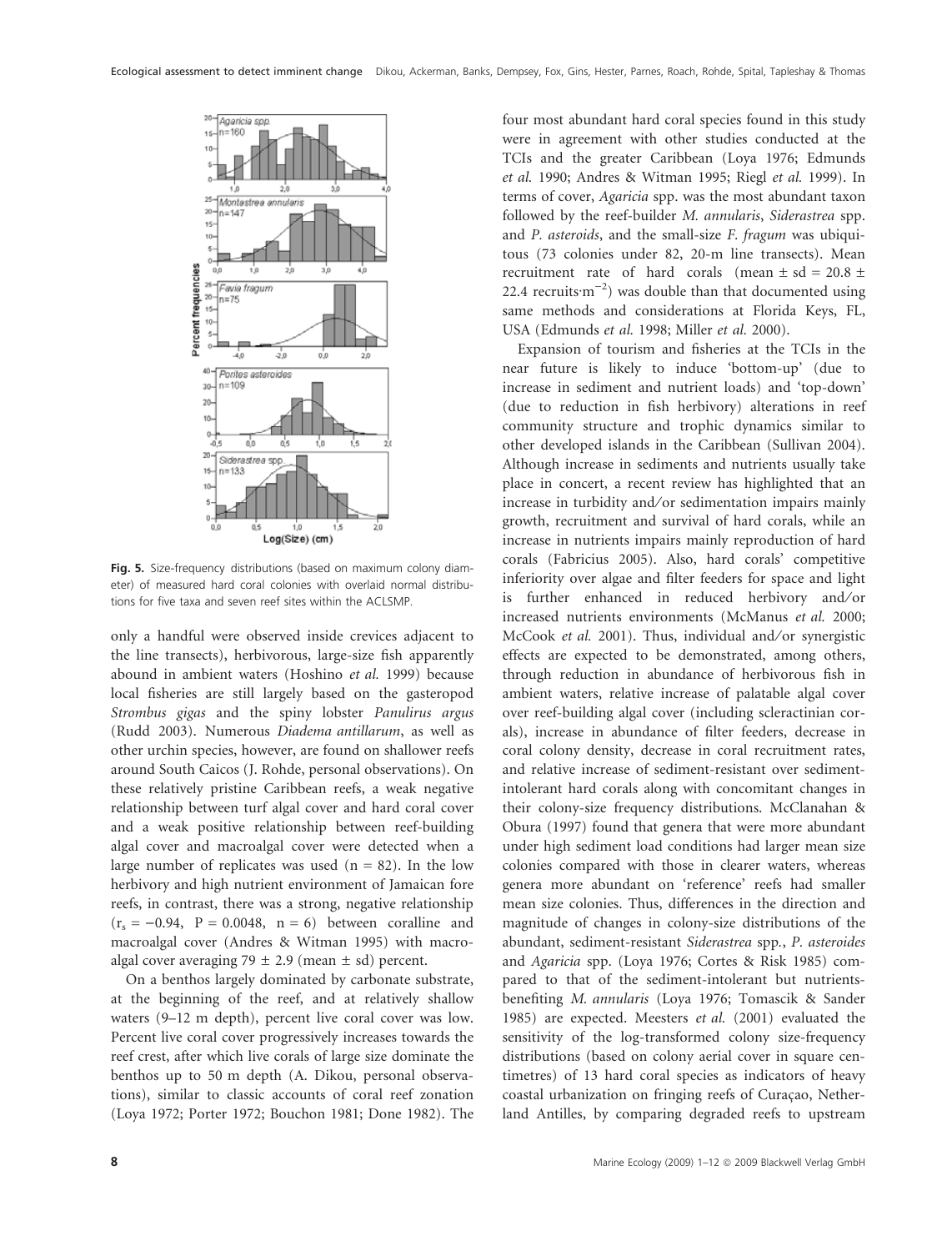Table 3. Required number of replicates (n) to detect small, medium and large effect sizes (ES) denoted by corresponding  $\delta$  values of 0.1, 0.3 and 0.5, respectively, at the ACLSNP for indices of (a) benthic partition and hard coral community structure and (b) log-transformed colony size-frequency distributions of hard corals.

|                                                                       |               |                            | $\delta = 10\%$ |             |         | $\delta = 30\%$ |           |        | $\delta = 50\%$ |         |        |
|-----------------------------------------------------------------------|---------------|----------------------------|-----------------|-------------|---------|-----------------|-----------|--------|-----------------|---------|--------|
| Indices                                                               | Grand<br>mean | Grand<br>$\sqrt{\sigma^2}$ | small<br>ES     | $\mathsf k$ | n       | medium<br>ES    | k         | n      | large<br>ES     | k       | n      |
| (a) Benthic partition                                                 |               |                            |                 |             |         |                 |           |        |                 |         |        |
| Live coral cover (%)                                                  | 4.8           | 4.0                        | 0.48            | 940.6       | 1882    | 1.43            | 104.51    | 210    | 2.4             | 37.6    | 76     |
| Dead coral cover (%)                                                  | 16.4          | 26.8                       | 1.64            | 3548.2      | 7097    | 4.91            | 394.25    | 789    | 8.2             | 141.9   | 285    |
| Turf algae (%)                                                        | 21.7          | 33.0                       | 2.17            | 3063.1      | 6127    | 6.51            | 340.34    | 682    | 10.8            | 122.5   | 246    |
| Macroalgae (%)                                                        | 0.1           | 0.6                        | 0.01            | 24346.5     | 48694   | 0.04            | 2705.17   | 5411   | 0.1             | 973.9   | 1949   |
| Coralline algae and<br>Halimeda (%)                                   | 0.1           | 0.3                        | 0.01            | 24447.0     | 48895   | 0.02            | 2716.34   | 5434   | 0.0             | 977.9   | 1957   |
| Filter feeders (%)                                                    | 8.3           | 9.0                        | 0.83            | 1557.9      | 3117    | 2.49            | 173.10    | 347    | 4.1             | 62.3    | 126    |
| Coral colony density<br>(number of corals per<br>20-m line transects) | 5.5           | 1.8                        | 0.55            | 134.1       | 269     | 1.65            | 14.90     | 31     | 2.8             | 5.4     | 12     |
| Coral recruit density<br>(number of corals per<br>square foot)        | 1.3           | 1.4                        | 0.13            | 1580.9      | 3163    | 0.39            | 175.65    | 352    | 0.7             | 63.2    | 127    |
| Coral colony size<br>(maximum diameter in cm)                         | 13.0          | 2.3                        | 1.30            | 41.5        | 84      | 3.90            | 4.61      | 10     | 6.5             | 1.7     | 5      |
| b) Log-transformed colony size frequency distributions                |               |                            |                 |             |         |                 |           |        |                 |         |        |
| Agaricia spp. $(\mu)$                                                 | 2.10          | 0.7                        | 0.2             | 151.5       | 304     | 0.63            | 16.83     | 35     | 1.1             | 6.1     | 13     |
| Montastrea annularis (µ)                                              | 2.80          | 0.9                        | 0.3             | 152.5       | 306     | 0.84            | 16.95     | 35     | 1.4             | 6.1     | 13     |
| Favia fragum $(\mu)$                                                  | 0.58          | 1.3                        | 0.1             | 6862.7      | 13726   | 0.17            | 762.52    | 1526   | 0.3             | 274.5   | 550    |
| Porites astreoides $(\mu)$                                            | 0.84          | 0.3                        | 0.1             | 169.0       | 339     | 0.25            | 18.78     | 39     | 0.4             | 6.8     | 15     |
| Siderastrea spp. $(\mu)$                                              | 0.93          | 0.4                        | 0.1             | 233.0       | 467     | 0.28            | 25.89     | 53     | 0.5             | 9.3     | 20     |
| Agaricia spp. $(q_1)$                                                 | $-0.06$       | 2.4                        | 0.0             | 2377735.0   | 4755471 | $-0.02$         | 264192.78 | 528387 | 0.0             | 95109.4 | 190220 |
| Montastrea annularis $(q_1)$                                          | $-0.65$       | 2.4                        | $-0.1$          | 18220.4     | 36442   | $-0.20$         | 202.49    | 4050   | $-0.3$          | 728.8   | 1459   |
| Favia fragum $(g_1)$                                                  | $-2.64$       | 2.4                        | $-0.3$          | 1094.4      | 2190    | $-0.79$         | 121.60    | 244    | $-1.3$          | 43.8    | 89     |
| Porites astreoides $(q_1)$                                            | $-0.80$       | 2.4                        | $-0.1$          | 12215.3     | 24432   | $-0.24$         | 1357.26   | 2716   | $-0.4$          | 488.6   | 978    |
| Siderastrea spp. $(q_1)$                                              | $-0.13$       | 2.4                        | 0.0             | 457 458.1   | 914917  | $-0.04$         | 50828.68  | 101658 | $-0.1$          | 18298.3 | 36598  |

 $\mu$  = geometric mean (in cm);  $g_1$  = skewness;  $\sigma^2$  = variance; k =  $(\sigma/\delta)^2(2 + \phi^{-1}(P))^2$  as in Clarke & Green (1988).

Data were pooled from seven reef sites.

control areas. They concluded that Colpophyllia natans and Diploria labyrinthiformis were relatively sensitive to environmental conditions. Both species are present, though in low abundance, on the studied reefs.

While the direction of anticipated change in the variables studied on these reefs may be projected, the magnitude of a biologically ⁄ ecologically ⁄ environmentally important change is more difficult to decipher. The latter depends on the specific variable-indicator employed; the nature, severity, frequency and synergy of impacts; the ecology of the coral reef system these impacts are inflicted upon; and on what policy/public consider a un/acceptable amount of change for the coral reefs of interest. For example, chronic pollution by sewage along the west coast of Barbados was manifested, among others, through a 36.4% and 90.4% increase in suspended particulate matter concentration and chlorophyll a concentration, respectively, which, in turn, led to an 89.3%, 60.8%, 61.4%, and 79.5% decrease in skeletal linear extension rate of M. annularis, hard coral colony density, percent live coral cover, and hard coral recruit density, respectively, and a 413.1% increase in percent fleshy algal cover at the vicinity of the sewage discharge compared to a reference site approximately 50 km away from the sewage discharge (reef flat zones of stations BR and GS of Tomascik & Sander 1985, 1987; Tomascik 1991). We believe that a 10% and 30% change in the variables studied on these reefs should set off an alarm and prompt a response to degradation, respectively, given the protected status of these relatively pristine studied reefs and the demonstrated widespread degradation of coral reefs in the Caribbean (Buddemeier et al. 2003).

Furthermore, a possible impact is likely to affect not only the variables simulated in this study but also the variability of the system. Warwick & Clarke (1993) noted that, in a variety of environmental impact studies at the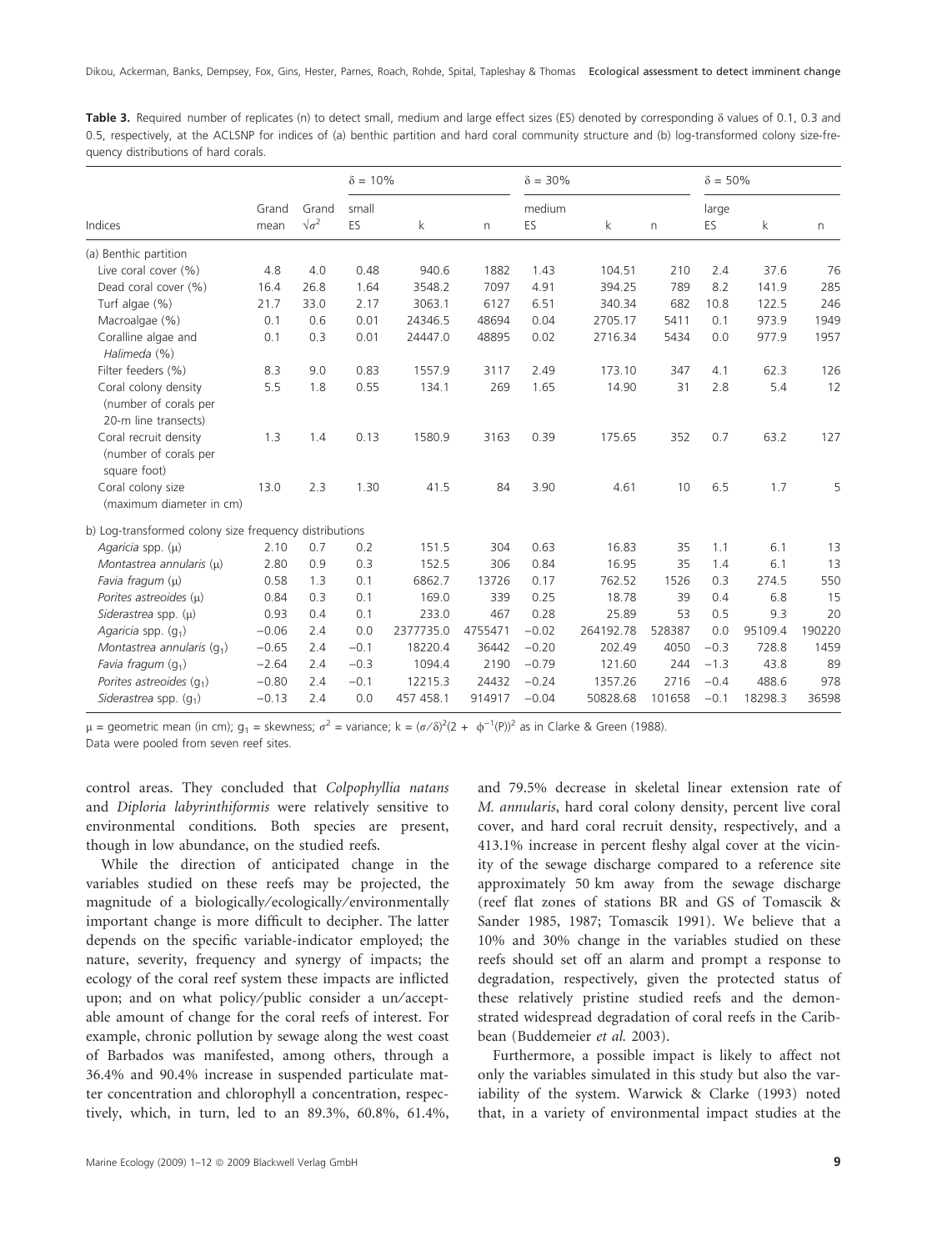community level, the variability among samples from impacted areas was much greater than that from reference sites. Thus, the level of replication estimated for the community level variables of Table 3a may be the minimum required. On the other hand, impact assessment studies on the growth of hard corals at the population level indicate species-dependent change in variance (e.g. Tomascik & Sander 1985; Meesters et al. 2001). Thus, the level of replication estimated for the growth-related, population level variables of Table 3b may be either relaxed or conservative depending on the sensitivity/tolerance of the hard coral species studied to the specific stressor.

A priori power analysis indicated that among the univariate indices examined, coral colony size (maximum diameter in centimetres) and density along with the geometric mean of log-transformed size-frequency distributions of M. annularis, Siderastrea spp., Agaricia spp. and P. asteroides were practically the most sensitive indices in detecting even small changes on benthos. Power analysis does not add to an understanding of nature itself but it does allow some quality control to be exercised over inferences derived from environmental studies. Strengthened inferences give more reliable information about interactions in nature upon which to base management decisions (Fairweather 1991).

The present study provided baseline data on the benthic composition of coral reefs from 'before' impact, representative, 'control' sites and on its natural spatial variability. We applied a simple, yet robust, method for calculating required sample size for specified effect sizes and power; and evaluated the relative sensitivity of a number of benthic indicators to detect anticipated changes on coral reefs of the TCIs. Thus, it may optimize the spatial component of an environmental impact assessment program, which, when coupled with (currently lacking) water quality data within a required BACI type of sampling design (Green 1979; Underwood 1992; Benedetti-Cecchi 2001), will be able to confidently assert the presence (or absence) of biologically ⁄ ecologically ⁄ environmentally significant human-induced change on heterogeneous coral reef communities. The results of such a program, in turn, may guide adaptable development decisions, and thus ensure ecological and socio-economic sustainability for the local communities of the TCIs.

#### Acknowledgements

We thank The School for Field Studies, Center for Marine Resource Studies, TCI, for educational, financial, and logistical support throughout this study. Figure 1 was originally drawn and generously offered by Dr J. Claydon. We thank Prof. L. Benedetti-Cecchi and an anonymous reviewer for astute comments on this work.

#### References

- Andres N.G., Witman J.D. (1995) Trends in Community Structure on a Jamaican Reef. Marine Ecology Progress Series, 118, 273–288.
- Andrew N.L., Mapstone B.D. (1987) Sampling and the description of spatial pattern in marine ecology. Oceanography and Marine Biology: An Annual Review, 25, 39–90.
- Anonymous (2005) Coral reefs: valuable assets for all of USeconomic value of TCI reefs. Times of the Islands, Newsletter of the Department of Environment and Natural Resources, pp. 51. Available at: http://www.environment.tc/ information/reading/documents/GreenPagesProof-F05-6.pdf. Accessed 17 June 2008.
- Anonymous (2007) Final Workshop for the National Development Plan, September 21, 2007, Providenciales. Press Releases Archive, Department of Economic Planning and Statistics, Turks and Caicos Islands. Available at: http:// www.depstc.org/pressreleases/2007/sep07/0921a.html. Accessed 17 June 2008.
- Bak R.P.M., Engel M.S. (1979) Distribution, abundance and survival of juvenile hermatypic corals (Scleractinia) and the importance of life history strategies in the parent coral community. Marine Biology, 54, 341–352.
- Bak R., Luckhurst B. (1980) Constancy and change in coral reef habitats along depth gradients at Curacao. Oecologia, 47, 145–155.
- Bak R.P.M., Meesters E.H. (1998) Coral population structure: the hidden information of colony size-frequency distributions. Marine Ecology Progress Series, 162, 301–306.
- Benedetti-Cecchi L. (2001) Beyond BACI: optimization of environmental sampling designs through monitoring and simulation. Ecological Applications, 11, 783–799.
- Birrell C.L., McCook L.J., Willis B.L. (2004) Effects of algal turfs and sediment on coral settlement. Marine Pollution Bulletin, 51, 408–414.
- Black K.P., Moran P.J., Hammond L.S. (1991) Numerical models show coral reefs can be self-seeding. Marine Ecology Progress Series, 74, 1–11.
- Bouchon C. (1981) Quantitative study of the scleractinian coral communities of a fringing reef of Reunion Island (Indian Ocean). Marine Ecology Progress Series, 4, 273– 288.
- Brown B.E., Howard L.S. (1985) Assessing the effects of 'Stress' on reef corals. Advances in Marine Biology, 22, 1–63.
- Buddemeier R.W., Fautin D.G. (2002) Large-scale dynamics: the state of the science, the state of the reef, and the research issues. Coral Reefs, 21, 1–8.
- Buddemeier R.W., Ware J.R., Gardner T.A., Côté T.A., Gill J.A., Grant A., Watkinson A.R. (2003) Coral reef decline in the Caribbean. Science, 302, 391–393.
- Chiappone M., Sullivan K., Luka R. (1997) Status of reefs in Central Bahamas on a large-scale survey. Proceedings of the 8th International Coral Reef Symposium, 1, 345–350.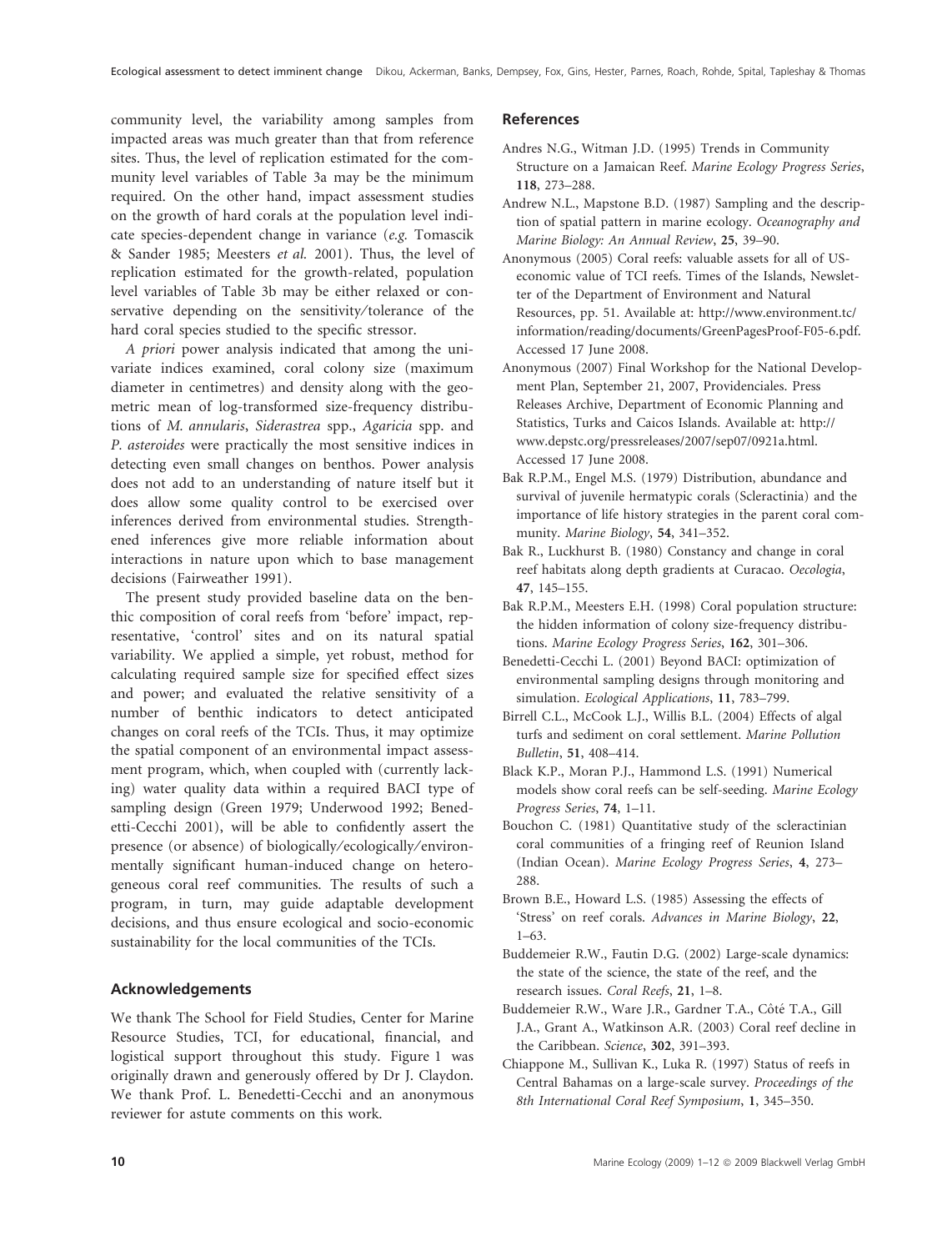Clarke K.R., Green R.H. (1988) Statistical design and analysis for a 'biological effects' study. Marine Ecology Progress Series, 46, 213–226.

Clarke K.R., Warwick R.M. (2001) Changes in Marine Communities: an Approach to Statistical Analysis and Interpretation. PRIMER-E. Plymouth Marine Laboratory, Plymouth: 172.

Connell J.E. (1997) Disturbance and recovery of coral assemblages. Coral Reefs, 16, 101–113.

Cortes J.N., Risk M.J. (1985) A reef under siltation stress: Cahuita, Costa Rica. Bulletin of Marine Science, 36, 339–356.

Dikou A., van Woesik R. (2006a) Partial colony mortality reflects coral community dynamics: a fringing reef study near a small river in Okinawa, Japan. Marine Pollution Bulletin, 52, 269–280.

Dikou A., van Woesik R. (2006b) Survival under chronic stress from sediment load: spatial patterns of hard coral communities in the Southern islands of Singapore. Marine Pollution Bulletin, 52, 7–21.

Done T. (1982) Patterns in the distribution of coral communities across the central Great Barrier Reef. Coral Reefs, 1, 95–107.

Edmunds P.J., Roberts D.A., Singer R. (1990) Reefs of the Northeastern Caribbean. I. Scleractinian populations. Bulletin of Marine Science, 46, 780–789.

Edmunds P.J., Aronson P.J., Swanson D.W., Levitan D.R., Precht W.F. (1998) Photographic versus visual census techniques for the quantification of juvenile corals. Bulletin of Marine Science, 62, 937–946.

Fabricius K.E. (2005) Effects of terrestrial runoff on the ecology of corals and coral reefs: Review and synthesis. Marine Pollution Bulletin, 50, 125–146.

Fairweather P.G. (1991) Statistical power and design requirements for environmental monitoring. Australian Journal of Marine and Freshwater Research, 42, 555–567.

Ferraro S.P., Cole F.A. (1990) Taxonomic level and sample size sufficient for assessing pollution impacts on the Southern California Bight macrobenthos. Marine Ecology Progress Series, 67, 251–262.

Gardner T.A., Côté I.M., Gill J.A., Grant A., Watkinson A.R. (2003) Long-term region-wide declines in Caribbean corals. Science, 301, 958–960.

Green R.H. (1979) Sampling Design and Statistical Methods for Environmental Biologists. Wiley, New York: 257 pp.

Hoshino K., Brandt M., Manfrino C., Riegl B., Steiner S.C.C. (1999) Assessment of the Turks and Caicos Islands (Part II: Fish communities). In: Lang J.C. (Ed.), Status of Coral Reefs in the Western Atlantic: Results of Initial Surveys, Atlantic and Gulf Rapid Reef Assessment (AGRRA) Program. National Museum of Natural History, Washington, D.C.: 481–499.

Hughes T.P., Reed D.C., Boyle M.J. (1987) Herbivory on coral reefs: community structure following mass-mortalities of sea urchins. Journal of Experimental Marine Biology and Ecology, 113, 39–59.

Hughes T.P., Baird A.H., Dinsdale A., Molchaniwskyj N.A., Pratchett M.S., Tanner J.E., Willis B.L. (2000) Supply-side

ecology works both ways: the link between benthic adults, fecundity, and larval recruits. Ecology, 81, 2241– 2249.

Hughes T.P., Baird A.H., Bellwood D.R., Card M., Connolly S.R., Folke C., Grosberg R., Hoegh-Guldberg O., Jackson J.B.C., Kleypas J., Lough J.M., Marshall P., Nyström M., Palumbi S.R., Pandolfi J.M., Rosen B., Roughgarden J. (2003) Climate change, human impacts, and the resilience of coral reefs. Science, 301, 929–933.

Jackson J.B.C, Kirby M.X., Berger W.H., Bjorndal K.A., Botsford L.W., Bourque B.J., Bradbury R.H., Cooke R., Erlandson J., Estes J.A., Hughes T.P., Kidwell S., Lange C.B., Lenihan H.S., Pandolfi J.M., Peterson C.H., Steneck R.S., Tegner M.J., Warner R.R. (2001) Historical overfishing and the recent collapse of coastal ecosystems. Science, 293, 629–637.

Littler M.M., Littler D.S. (1984) Models of tropical reef biogenesis: the contribution of algae. In: Round F.E., Chapman D.J. (Eds). Progress in Phycological Research, Vol. 3. Biopress, Bristol: 323–364.

Littler M.M., Littler D.S., Brooks B.L. (2006) Harmful algae on tropical coral reefs: bottom-up eutrophication and top-down herbivory. Harmful Algae, 5, 565–585.

Loya Y. (1972) Community structure and species diversity of hermatypic corals at Eilat, Red Sea. Marine Biology, 13, 100–123.

Loya Y. (1976) Effects of water turbidity and sedimentation on the community structure of Puerto Rican corals. Bulletin of Marine Science, 26, 450–466.

Maragos J.E., Evans C.W., Holthus P.F. (1985) Reef corals in Kaneohe Bay six years before and after termination of sewage discharges. Proceedings of the 5th International Coral Reef Symposium, 4, 189–194.

McClanahan T.R., Obura D. (1997) Sedimentation effects on shallow coral communities in Kenya. Journal of Experimental Marine Biology and Ecology, 209, 103–122.

McCook L.J., Jompa J., Diaz-Pulido G. (2001) Competition between corals and algae on coral reefs: a review of evidence and mechanisms. Coral Reefs, 19, 400–417.

McManus J.W., Meñez L.A.B., Reyes K.N.K., Vergara S.G., Ablan M.C. (2000) Coral reef fishing and coral-algal phase shifts: implications for global reef status. ICES Journal of Marine Science, 57, 572–578.

Meesters E.H., Hilterman M., Kardinaal E., Keetman M., de Vries M., Bak R.P.M. (2001) Colony size-frequency distributions of scleractinian coral populations: spatial and interspecific variation. Marine Ecology Progress Series, 209, 43–54.

Miller M.W., Hay M.E. (1998) Effects of fish predation and seaweed competition on the survival and growth of corals. Oecologia, 113, 231–238.

Miller M.W., Weil E., Szmant A.M. (2000) Coral recruitment and juvenile mortality as structuring factors for reef benthic communities in Biscayne National Park, USA. Coral Reefs, 19, 115–123.